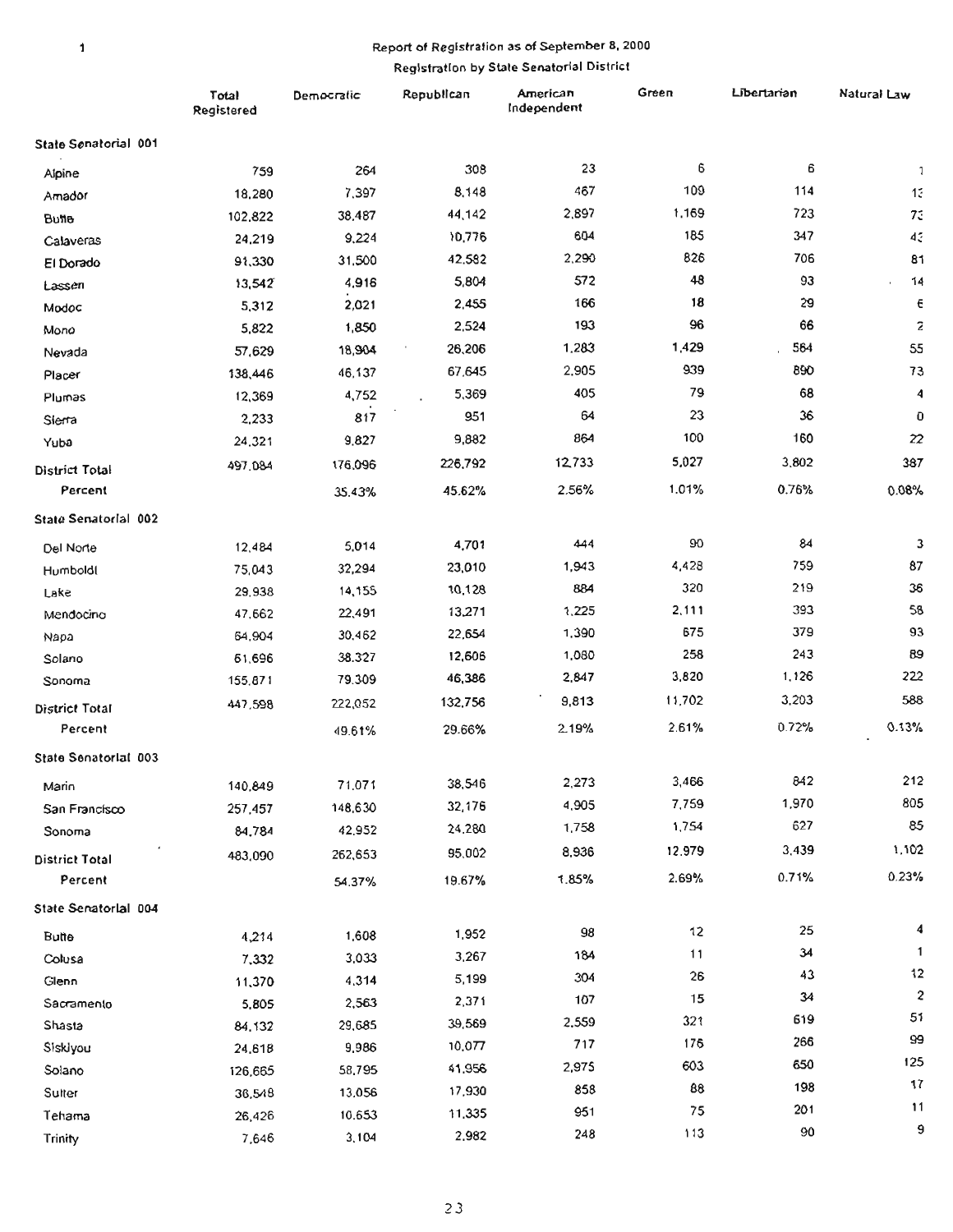### **Repoft of Registration as of September 8, 2000 Registration by State Senatorial District**

 $\sim$ 

 $\mathcal{L}(\mathcal{L})$ 

 $\cdot$ 

 $\sim$ 

 $\bar{\mathcal{L}}$ 

 $\sim 10^{-11}$ 

| teform  | Miscellaneous | Declined to<br><b>State</b> |  |  |
|---------|---------------|-----------------------------|--|--|
|         |               |                             |  |  |
| 6       | 4             | 141                         |  |  |
| 116     | 216           | 1,700                       |  |  |
| 327     | 682           | 14,322                      |  |  |
| 140     | 128           | 2,772                       |  |  |
| 424     | 736           | 12,185                      |  |  |
| 79      | 98            | 1,918                       |  |  |
| 17      | 18            | 582                         |  |  |
| 23      | 29            | 1,039                       |  |  |
| 506     | 207           | 8,475                       |  |  |
| 866     | 387           | 18,604                      |  |  |
| 51      | 100           | 1,541                       |  |  |
| 8<br>54 | 34            | 300<br>3,279                |  |  |
|         | 133           |                             |  |  |
| 2,617   | 2,772         | 66,858                      |  |  |
| 0.53%   | 0.56%         | 13.45%                      |  |  |
| 88      | 92            | 1,968                       |  |  |
| 317     | 475           | 11,730                      |  |  |
| 186     | 153           | 3,857                       |  |  |
| 325     | 536           | 7,252                       |  |  |
| 287     | 563           | 8,401                       |  |  |
| 308     | 384           | 8,401                       |  |  |
| 805     | 1,423         | 19,933                      |  |  |
| 2,316   | 3,626         | 61,542                      |  |  |
| 0.52%   | 0.81%         | 13.75%                      |  |  |
| 834     | 502           | 23,103                      |  |  |
| 910     | 2,287         | 58,015                      |  |  |
| 511     | 737           | 12,080                      |  |  |
| 2,255   | 3,526         | 93,198                      |  |  |
| 0.47%   | 0.73%         | 19.29%                      |  |  |
| 8       | 18            | 489                         |  |  |
| 19      | 36            | 747                         |  |  |
| 19      | 53            | 1,400                       |  |  |
| 25      | 14            | 674                         |  |  |
| 267     | 556           | 10,505                      |  |  |
| 66      | 110           | 3,121                       |  |  |
| 555     | 776           | 20,230                      |  |  |
| 72      | 1,258         | 3,071                       |  |  |
| 83      | 263           | 2,854                       |  |  |
| 27      | 157           | 916                         |  |  |

 $\overline{\phantom{a}}$ 

 $\gamma$  $\frac{1}{2}$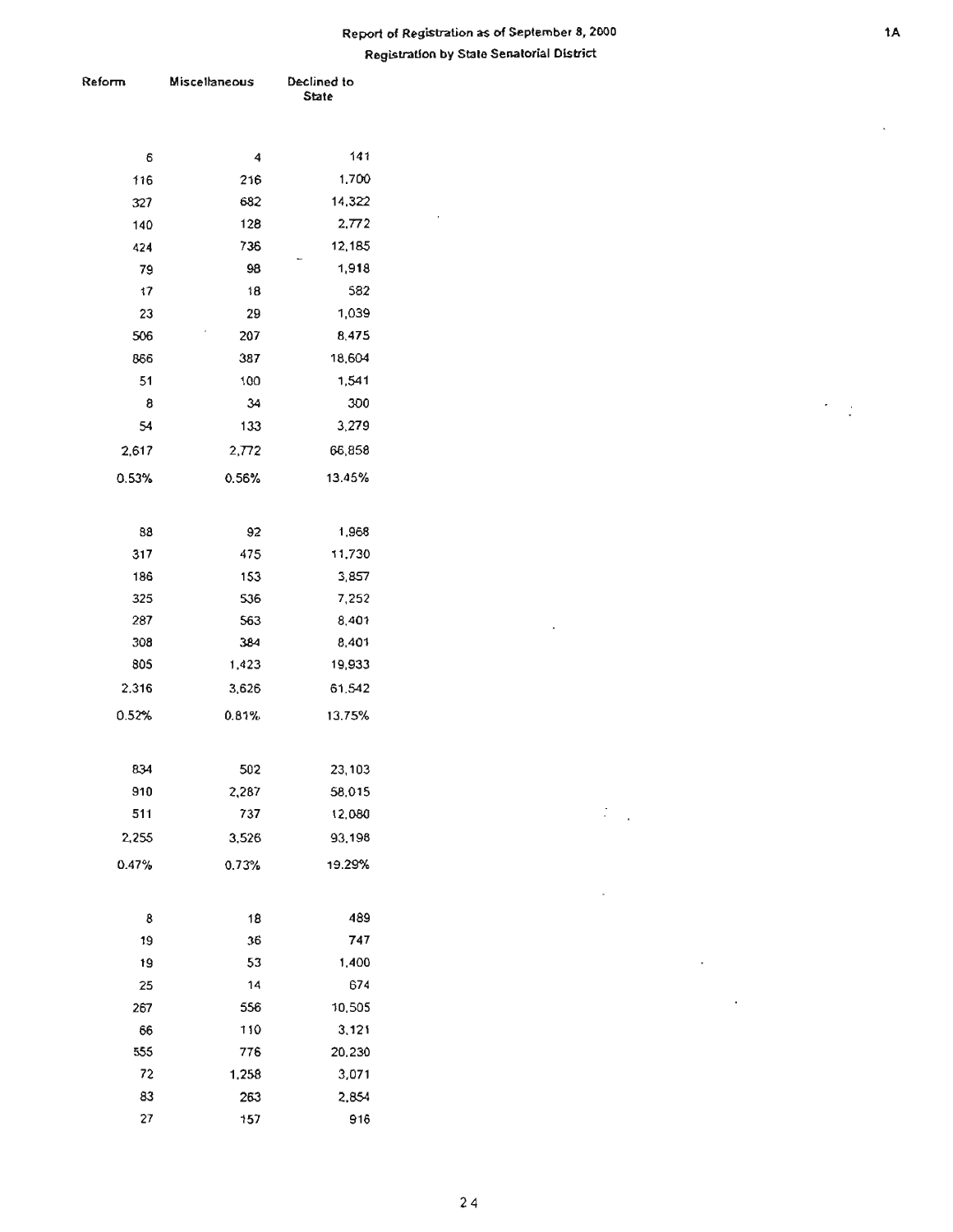# Report of Registration as of September 8, 2000

|                       | Total<br>Registered | Democratic | Republican | American<br>Independent | Green  | Libertarian | Natural Law |
|-----------------------|---------------------|------------|------------|-------------------------|--------|-------------|-------------|
| State Senatorial 004  |                     |            |            |                         |        |             |             |
| Yolo                  | 78,871              | 39,676     | 23,094     | 1,551                   | 1,398  | 439         | 11          |
| <b>District Total</b> | 413,627             | 176,473    | 159,732    | 10,552                  | 2,838  | 2,599       | 441         |
| Percent               |                     | 42.66%     | 38.62%     | 2.55%                   | 0.69%  | 0.63%       | 0.11%       |
| State Senatorial 005  |                     |            |            |                         |        |             |             |
| Sacramento            | 189,532             | 83,023     | 74,145     | 4,095                   | 1.145  | 898         | 265         |
| San Joaquin           | 219,571             | 100,659    | 94,685     | 3,487                   | 585    | 944         | 147         |
| District Total        | 409,103             | 183,682    | 168,830    | 7,582                   | 1,730  | 1.842       | 416         |
| Percent               |                     | 44.90%     | 41.27%     | 1.85%                   | 0.42%  | 0.45%       | 0.10%       |
| State Senatorial 006  |                     |            |            |                         |        |             |             |
| Sacramento            | 399,277             | 190,743    | 134,643    | 9,273                   | 3,275  | 2,254       | 934         |
| District Total        | 399,277             | 190,743    | 134,643    | 9,273                   | 3,275  | 2,254       | 934         |
| Percent               |                     | 47.77%     | 33.72%     | 2 3 2%                  | 0.82%  | 0.56%       | 0.23%       |
| State Senatorial 007  |                     |            |            |                         |        |             |             |
| Alameda               | 63,115              | 24,554     | 25,877     | 1,394                   | 270    | 325         | 34          |
| Contra Costa          | 402,065             | 183,041    | 146,410    | 7,403                   | 2,342  | 1,930       | 634         |
| District Total        | 465,180             | 207,595    | 172,287    | 8,797                   | 2,612  | 2.255       | 868         |
| Percent               |                     | 44.63%     | 37.04%     | 1.89%                   | 0.56%  | 0.48%       | 0.19%       |
| State Senatorial 008  |                     |            |            |                         |        |             |             |
| San Francisco         | 208,133             | 115.365    | 32,049     | 3,519                   | 4,026  | 1,115       | 624         |
| San Maleo             | 189,170             | 100,348    | 48,708     | 3,440                   | 1,428  | 883         | 483         |
| <b>District Total</b> | 397,303             | 215,713    | 80,757     | 6,959                   | 5.454  | 1,998       | 1,107       |
| Percent               |                     | 54.29%     | 20.33%     | 1.75%                   | 1.37%  | 0.50%       | 0.28%       |
| State Senatorial 009  |                     |            |            |                         |        |             |             |
| Alameda               | 302,927             | 195,601    | 34,262     | 4,089                   | 9,797  | 1,544       | 1,972       |
| Contra Costa          | 74,155              | 50,867     | 9,623      | 1,113                   | 1,241  | 294         | 405         |
| <b>District Total</b> | 377,082             | 246,468    | 43,885     | 5,202                   | 11,038 | 1,838       | 2,377       |
| Percent               |                     | 65.36%     | 11.64%     | 1,38%                   | 2.93%  | 0.49%       | 0.63%       |
| State Senatorial 010  |                     |            |            |                         |        |             |             |
| Alameda               | 280.263             | 148,171    | 74,123     | 4.986                   | 1,543  | 1.389       | 545         |
| Santa Clara           | 70,240              | 30,802     | 20,249     | 1,456                   | 293    | 471         | 135         |
| District Total        | 350,503             | 178,973    | 94,372     | 6,442                   | 1,836  | 1,860       | 680         |
| Percent               |                     | 51.06%     | 26.92%     | 1.84%                   | 0.52%  | 0.53%       | 0.19%       |
| State Senatorial 011  |                     |            |            |                         |        |             |             |
| San Maleo             | 133,871             | 63.742     | 42,079     | 2,295                   | 1,483  | 906         | 204         |
| Santa Clara           | 291.267             | 125.211    | 104,556    | 4,827                   | 2,299  | 2,127       | 501         |
| District Total        | 425,138             | 188,953    | 146,635    | 7,122                   | 3,782  | 3,033       | 705         |
| Percent               |                     | 44.45%     | 34.49%     | 1.68%                   | 0.89%  | 0.71%       | 0.17%       |
| State Senatorial 012  |                     |            |            |                         |        |             |             |
| Fresno                | 30,412              | 10,107     | 16,408     | 533                     | 85     | 116         | 34          |
| Madera                | 42,126              | 16,099     | 19,791     | 1,002                   | 160    | 215         | 59          |
| Mariposa              | 10,444              | 3,702      | 4,801      | 275                     | 103    | 91          | 9           |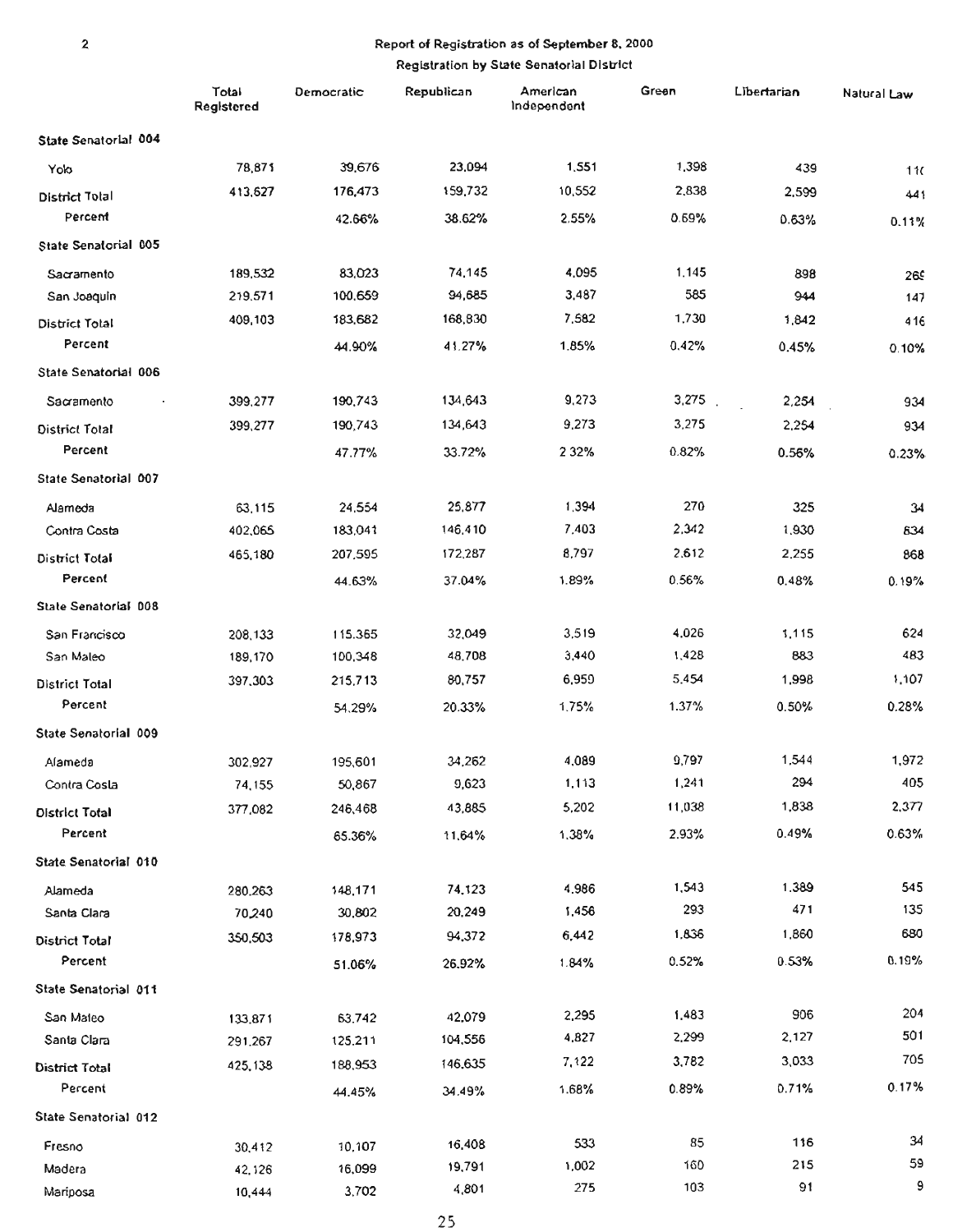### Report of Registration as of September 8, 2000 2A Registration by State Senatorial District

 $\sim$ 

 $\mathbf{v}$ 

 $\sim$ 

| Reform     | Miscellaneous | Declined to<br>State |
|------------|---------------|----------------------|
|            |               |                      |
| 280        | 837           | 11,486               |
| 1,421      | 4,078         | 55,493               |
| 0.34%      | 0.99%         | 13.42%               |
| 959        | 778           | 24,220               |
| 500        | 4,286         | 14,278               |
| 1,459      | 5,064         | 38,498               |
| 0.36%      | 1.24%         | 9.41%                |
|            |               |                      |
| 2,820      | 2,472         | 52,863               |
| 2,820      | 2,472         | 152,863              |
| 0.71%      | 0.62%         | 13.24%               |
| 217        | 475           | 9,969                |
| 1,810      | 13,706        | 44.589               |
| 2,027      | 14,181        | 54,558               |
| 0.44%      | 3.05%         | 11.73%               |
|            |               |                      |
| 510<br>665 | 1,379<br>791  | 49,546<br>32.424     |
| 1,175      | 2,170         | 81,970               |
|            |               |                      |
| 0.30%      | 0.55%         | 20.63%               |
| 598        | 5,023         | 50,041               |
| 251        | 3,424         | 6,937                |
| 849        | 8,447         | 56,978               |
| 0.23%      | 2.24%         | 15.11%               |
| 1,021      | 2,723         | 45,762               |
| 463        | 391           | 15.980               |
| 1.484      | 3,114         | 61,742               |
| 0.42%      | 0.89%         | 17.62%               |
|            |               |                      |
| 665        | 566           | 21,931               |
| 1,529      | 790           | 49,427               |
| 2,194      | 1,356         | 71,358               |
| 0.52%      | 0.32%         | 16.78%               |
| 91         | 52            | 2,986                |
| 141        | 235           | 4,424                |
| 39         | 92            | 1,332                |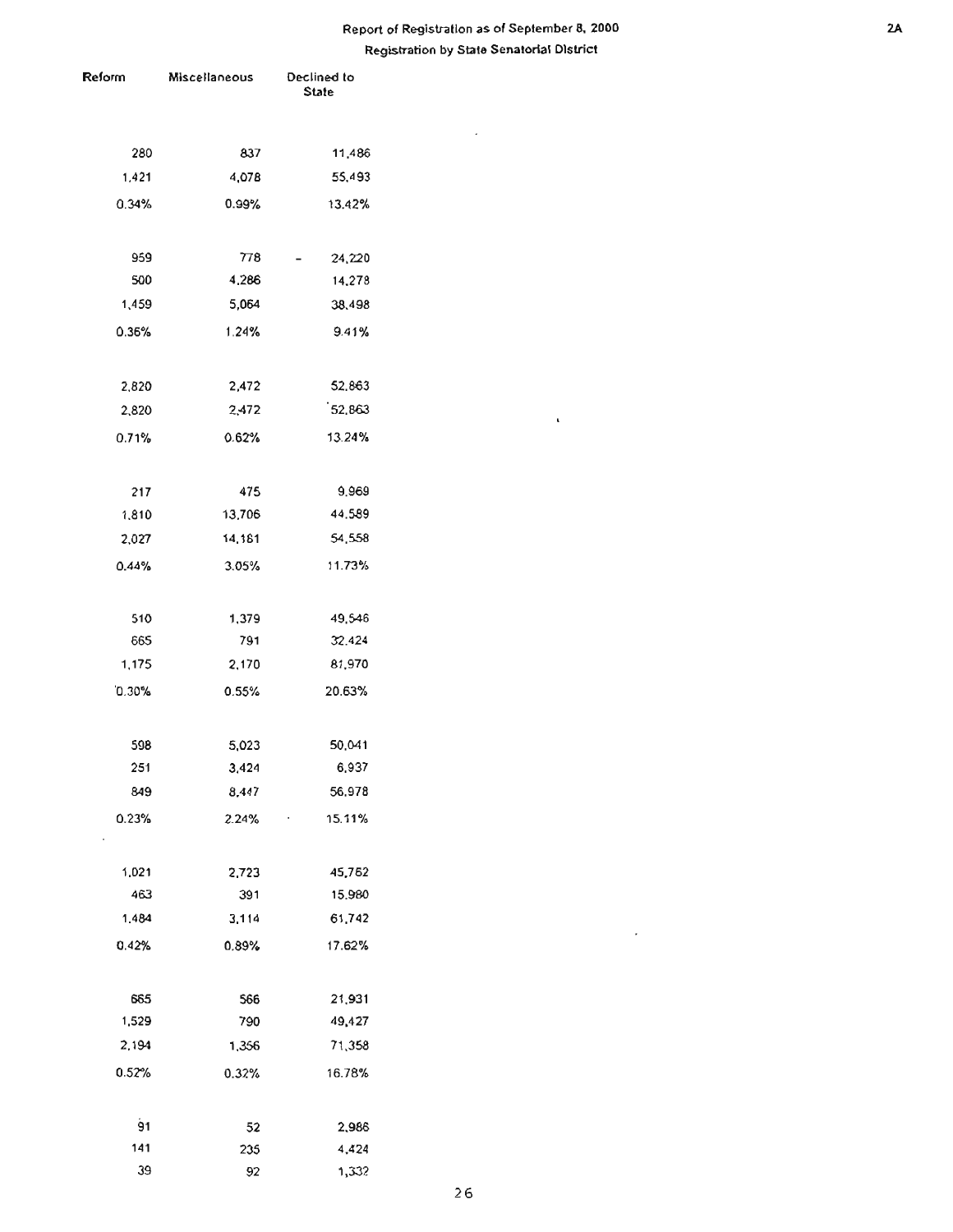## Report of Registration as of September 8, 2000

|                       | Total<br>Registered | Democratic | Republican | American<br>Independent | Green | Libertarian | Natural Law       |
|-----------------------|---------------------|------------|------------|-------------------------|-------|-------------|-------------------|
| State Senatorial 012  |                     |            |            |                         |       |             |                   |
| Merced                | 81,397              | 41,896     | 28,525     | 1,775                   | 186   | 293         | 59                |
| San Joaquin           | 5,845               | 2,328      | 2,662      | 138                     | 10    | 39          | $\overline{2}$    |
| Stanislaus            | 194,877             | 87,440     | 78,108     | 4,558                   | 523   | 914         | 155               |
| Tuolumne              | 30,271              | 12,527     | 12,933     | 782                     | 216   | 180         | 25                |
| <b>District Total</b> | 395,372             | 174,099    | 163,228    | 9,063                   | 1,283 | 1,848       | 343               |
| Percent               |                     | 44,03%     | 41.28%     | 2.29%                   | 0.32% | 0.47%       | 0.09%             |
| State Senatorial 013  |                     |            |            |                         |       |             |                   |
| Santa Clara           | 319,418             | 159,784    | 82,608     | 6,532                   | 2,443 | 2,604       | 749               |
| <b>District Total</b> | 319,418             | 159,784    | 82,608     | 6,532                   | 2,443 | 2,604       | <b>749</b>        |
| Percent               |                     | 50.02%     | 25.88%     | 2.04%                   | 0.76% | 0.82%       | 0.23%             |
| State Senatorial 014  |                     |            |            |                         |       |             |                   |
| Fresno                | 158,256             | 61,579     | 74,914     | 3.107                   | 631   | 768         | 187               |
| Kem                   | 152,720             | 52,605     | 78.192     | 4,118                   | 349   | 906         | 142               |
| Tulare                | 95,174              | 34,940     | 45,852     | 2,366                   | 262   | 389         | 11E               |
| <b>District Total</b> | 406,150             | 149,124    | 198,958    | 9,591                   | 1.242 | 2,063       | 447               |
| Percent               |                     | 36.72%     | 48.99%     | 2.36%                   | 0.31% | 0.51%       | 0.11%             |
| State Senatorial 015  |                     |            |            |                         |       |             |                   |
| Monterey              | 153,131             | 74,596     | 49,713     | 3,197                   | 1,272 | 830         | 161               |
| San Benito            | 25,447              | 11,882     | 9,026      | 613                     | 122   | 190         | 16                |
| Santa Clara           | 71,678              | 31,893     | 25,404     | 1.423                   | 259   | 455         | 108               |
| Santa Cruz            | 139.550             | 71,776     | 33,079     | 2,481                   | 5,615 | 1,555       | 317               |
| <b>District Total</b> | 389,806             | 190,147    | 117,222    | 7,714                   | 7,268 | 3.030       | 602               |
| Percent               |                     | 48.78%     | 30.07%     | 1.98%                   | 1.86% | 0.78%       | 0.15%             |
| State Senatorial 016  |                     |            |            |                         |       |             |                   |
| Fresno                | 129,258             | 67,176     | 44,225     | 2,639                   | 399   | 510         | 18.               |
| Kem                   | 56,915              | 31,033     | 17.507     | 1.665                   | 79    | 250         | 8                 |
| Kings                 | 43,348              | 18,000     | 18,894     | 1,071                   | 76    | 124         | 6                 |
| Madera                | 2,713               | 1,011      | 1,371      | 57                      | 4     | 7           |                   |
| Tulare                | 29,036              | 13,720     | 10.998     | 648                     | 58    | 108         | $\boldsymbol{A}$  |
| <b>District Total</b> | 261,270             | 130,940    | 92,995     | 6,080                   | 616   | 999         | 38                |
| Percent               |                     | 50.12%     | 35.59%     | 2.33%                   | 0.24% | 0.38%       | 0.15%             |
| State Senatorial 017  |                     |            |            |                         |       |             |                   |
| Inyo                  | 10,039              | 3,517      | 4,823      | 289                     | 66    | 57          |                   |
| Kem                   | 49,296              | 14,698     | 24,868     | 1.639                   | 136   | 408         | 5                 |
| Los Angeles           | 208,273             | 73,240     | 97,290     | 5,396                   | 605   | 1,083       | 51                |
| San Bemardino         | 126,383             | 46,800     | 55,841     | 4,543                   | 275   | 794         | 10                |
| District Total        | 393,991             | 138.255    | 182,822    | 11,867                  | 1,082 | 2,342       | 67                |
| Parcent               |                     | 35.09%     | 46.40%     | 3.01%                   | 0.27% | 0.59%       | 0.17 <sup>c</sup> |
| State Senatorial 018  |                     |            |            |                         |       |             |                   |
| San Luis Obispo       | 136,734             | 49,839     | 59,801     | 3,190                   | 1,842 | 1,012       | 25                |
| Santa Barbara         | 209,528             | 86,883     | 77,669     | 4,306                   | 3,070 | 1,369       | €3                |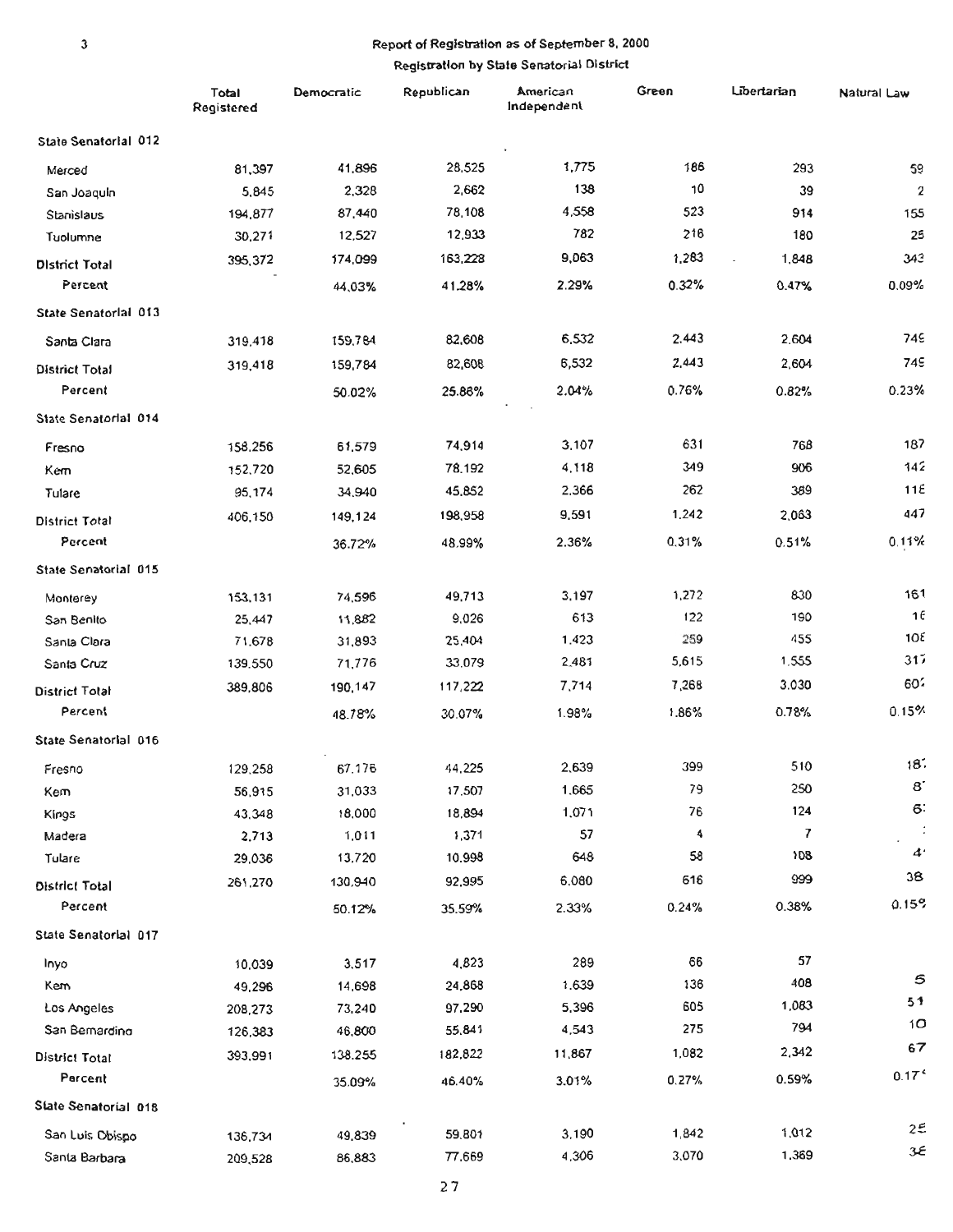### Report of Registration as of September 8, 2000 **3A Registration by State Senatorial Disu-ict**

 $\mathcal{L}_{\text{max}}$  , where  $\mathcal{L}_{\text{max}}$ 

 $\sim$   $\sim$ 

| Reform     | Miscellaneous | Declined to |  |
|------------|---------------|-------------|--|
|            |               | State       |  |
|            |               |             |  |
| 230        | 316           | 8,117       |  |
| 17         | 135           | 514         |  |
| 990        | 1,898         | 20,291      |  |
| 241        | 133           | 3,234       |  |
| 1,749      | 2,861         | 40,898      |  |
| 0.44%      | 0.72%         | 10.34%      |  |
|            |               |             |  |
| 2,131      | 1.958         | 60,609      |  |
| 2,131      | 1,958         | 60,609      |  |
|            |               |             |  |
| 0.67%      | 0.61%         | 18.97%      |  |
|            |               |             |  |
| 508        | 438           | 16,124      |  |
| 693        | 616           | 15,099      |  |
| 246        | 393           | 10,608      |  |
| 1,447      | 1,447         | 41,831      |  |
| 0.36%      | 0.36%         | 10.30%      |  |
|            |               |             |  |
|            |               | 21.362      |  |
| 673<br>125 | 1.327<br>152  | 3,321       |  |
| 319        | 290           | 11,527      |  |
| 909        | 1,289         | 22,529      |  |
| 2,026      | 3,058         | 58,739      |  |
|            |               |             |  |
| 0.52%      | 0.78%         | 15.07%      |  |
|            |               |             |  |
| 502        | 676           | 12,944      |  |
| 215        | 427           | 5,652       |  |
| 107        | 287           | 4,726       |  |
| 4          | $10$          | 246         |  |
| 77         | 167           | 3,211       |  |
| 905        | 1,567         | 26,779      |  |
| 0.35%      | 0.60%         | 10.25%      |  |
|            |               |             |  |
| 20         | 88            | 1,172       |  |
| 229        | 208           | 7,057       |  |
| 972        | 1,517         | 27,658      |  |
| 820        | 1,213         | 15,995      |  |
| 2,041      | 3,026         | 51,882      |  |
|            |               |             |  |
| 0.52%      | 0.77%         | 13.17%      |  |
|            |               |             |  |
| 652        | 2,079         | 18,061      |  |
| 879        | 3,018         | 31,953      |  |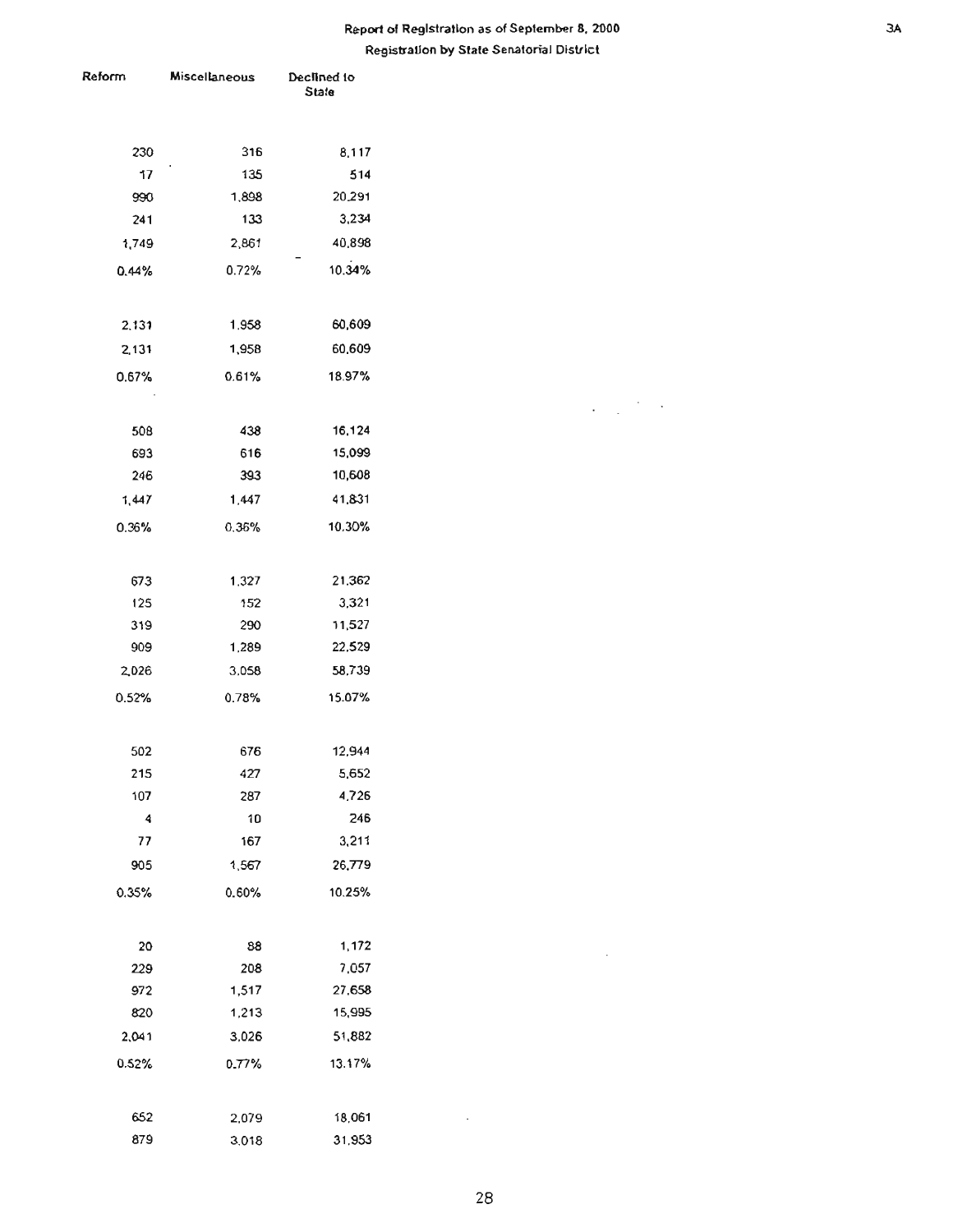### Report of Registration as of September 8, 2000 Registration by State Senatorial District

 $\pmb{4}$ 

|                                   | Total<br>Registered | Democratic | Republican | American<br>Independent | Green | Libertarian | Natural Law |
|-----------------------------------|---------------------|------------|------------|-------------------------|-------|-------------|-------------|
| State Senatorial 018              |                     |            |            |                         |       |             |             |
| ventura                           | 91,301              | 38,754     | 34,076     | 2,177                   | 1,318 | 670         | 296         |
| District Total                    | 437,563             | 175,476    | 171,546    | 9,673                   | 6,230 | 3,051       | 935         |
| Percent                           |                     | 40.10%     | 39.20%     | 2.21%                   | 1.42% | 0.70%       | 0.21%       |
| State Senatorial 019              |                     |            |            |                         |       |             |             |
| Les Angeles                       | 126.565-            | 54,663     | 49,268     | 2,103                   | 607   | 721         | 270         |
| ventura                           | 285,701             | 106,862    | 124,010    | 6,533                   | 1,353 | 1,666       | 775         |
| District Total                    | 412,266             | 161,525    | 173,276    | 8,636                   | 1,960 | 2,387       | 1,045       |
| Percent                           |                     | 39.18%     | 42.03%     | 2.09%                   | 0.48% | 0.58%       | 0.25%       |
| Side Senatorial 020               |                     |            |            |                         |       |             |             |
| Lis Angeles                       | 275,208             | 157,018    | 63,515     | 5,503                   | 1,497 | 1,632       | 878         |
| <b>Didrict Total</b>              | 275,208             | 157,018    | 63,515     | 5,503                   | 1,497 | 1,632       | 878         |
| Percent                           |                     | 57.05%     | 23.08%     | 2.00%                   | 0.54% | 0.59%       | 0.32%       |
| Side Senatorial 021               |                     |            |            |                         |       |             |             |
| <b>US Angeles</b>                 | 397,766             | 178,442    | 141,237    | 6,454                   | 2,520 | 2,577       | 1,097       |
| District Total                    | 397,766             | 178,442    | 141,237    | 6,454                   | 2,520 | 2,577       | 1,097       |
| Parcent                           |                     | 44.86%     | 35.51%     | 1.62%                   | 0.63% | 0.65%       | 0.28%       |
| Sple Senatorial 022               |                     |            |            |                         |       |             |             |
| us Angeles                        | 188,320             | 117,979    | 29,662     | 3,178                   | 1,437 | 1,043       | 926         |
| <b>District Total</b>             | 188.320             | 117,979    | 29,662     | 3,178                   | 1,437 | 1.043       | 926         |
| Percent                           |                     | 62.65%     | 15.75%     | 1.69%                   | 0.76% | 0.55%       | 0.49%       |
| Spe Senatorlal 023                |                     |            |            |                         |       |             |             |
| us Angeles                        | 468,115             | 243,794    | 126,578    | 7,293                   | 4,051 | 3,078       | 1,568       |
| <b>District Total</b>             | 468,115             | 243,794    | 126.578    | 7.293                   | 4,051 | 3,078       | 1,568       |
| Percent                           |                     | 52.08%     | 27.04%     | 1.56%                   | 0.87% | 0.66%       | 0.33%       |
| gje Senatorial 024                |                     |            |            |                         |       |             |             |
| jis Angeles                       | 262,085             | 148,283    | 59,033     | 4,791                   | 849   | 979         | 869         |
| periot Total                      | 262,085             | 148,283    | 59,033     | 4,791                   | 849   | 979         | 869         |
| Percent                           |                     | 56.58%     | 22.52%     | 1.83%                   | 0.32% | 0.37%       | 0.33%       |
| gle Senatorial 025                |                     |            |            |                         |       |             |             |
| ijs Angeles                       | 284,917             | 197,611    | 37,813     | 4,992                   | 1,622 | 972         | 6,610       |
| pirict Total                      | 284,917             | 197,611    | 37,813     | 4,992                   | 1,622 | 972         | 6,610       |
| Percent                           |                     | 69.36%     | 13.27%     | 1.75%                   | 0.57% | 0.34%       | 2.32%       |
| gle Senatorial 026                |                     |            |            |                         |       |             |             |
| is Angeles                        | 308,353             | 226,327    | 31,705     | 4,381                   | 1,867 | 949         | 4,315       |
| <b><i><u>Riffet Total</u></i></b> | 308,353             | 226,327    | 31,705     | 4.381                   | 1,867 | 949         | 4,315       |
| Parcent                           |                     | 73,40%     | 10.28%     | 1.42%                   | 0.61% | 0.31%       | 1.40%       |
| ge Senatorial 027                 |                     |            |            |                         |       |             |             |
| is Angeles                        | 397,515             | 191,375    | 135,128    | 7,137                   | 2,120 | 2,136       | 1,863       |
| Nrict Total                       | 397,515             | 191,375    | 135,128    | 7.137                   | 2,120 | 2,136       | 1,863       |
| Percent                           |                     | 48.14%     | 33.99%     | 1.80%                   | 053%  | 0.54%       | 0.47%       |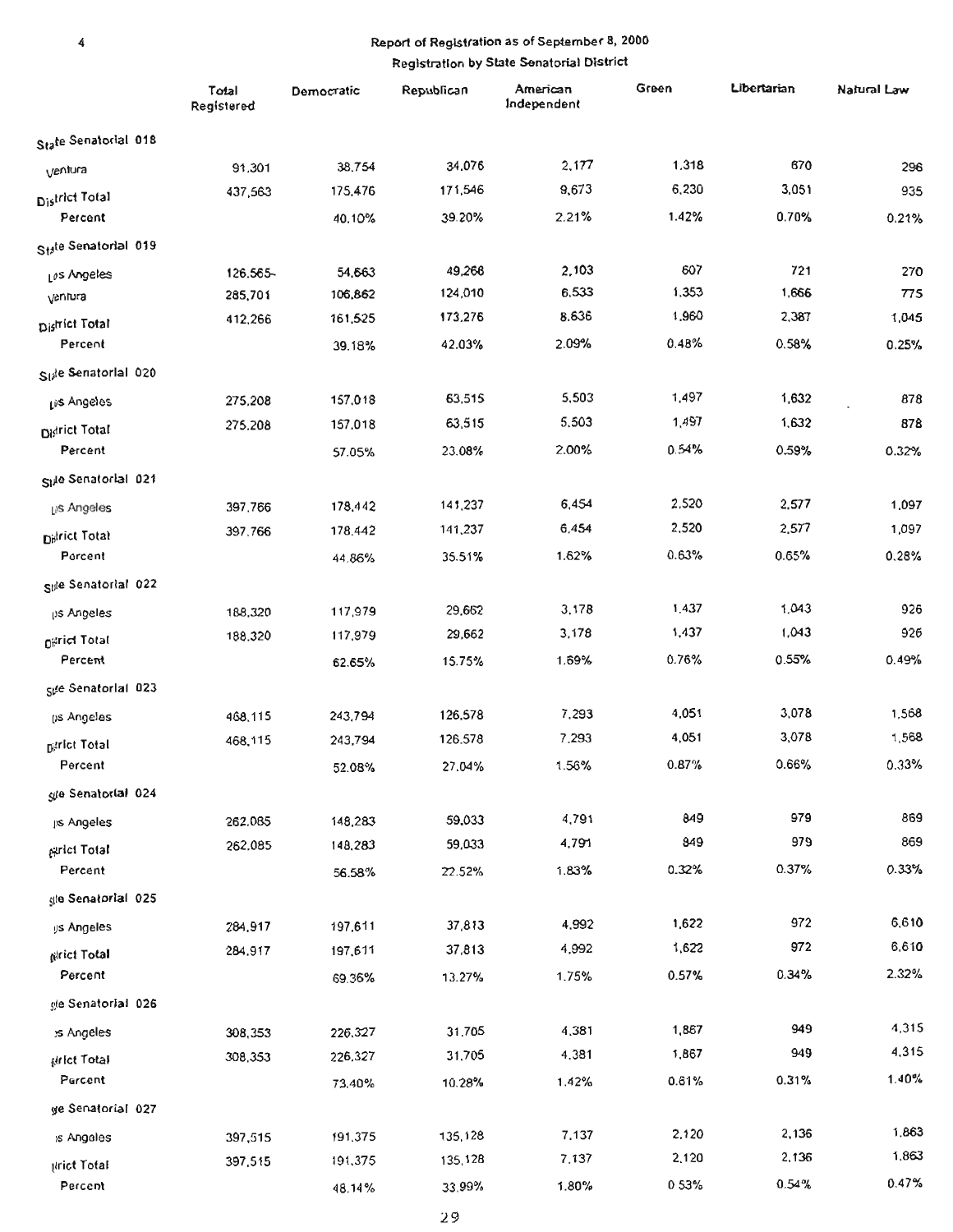### Report of Registration as of September a, 2000 Registration by Slate Senatorial District

 $\ddot{\phantom{a}}$ 

 $\bar{\beta}$ 

| eform | Miscellaneous          | Declined to<br>State |  |  |  |
|-------|------------------------|----------------------|--|--|--|
|       |                        |                      |  |  |  |
|       |                        |                      |  |  |  |
| 706   | 964                    | 12,340               |  |  |  |
| 2,237 | 6.061                  | 62,354               |  |  |  |
| 0.51% | 1.39%                  | 14.25%               |  |  |  |
|       |                        |                      |  |  |  |
| 658   | 1,094                  | 17,183               |  |  |  |
| 1,683 | 2,743                  | 40,076               |  |  |  |
| 2,341 | 3,837                  | 57,259               |  |  |  |
| 0.57% | 0.93%                  | 13.89%               |  |  |  |
|       |                        |                      |  |  |  |
| 1,404 | 3,182                  | 40,579               |  |  |  |
| 1,404 | 3,182                  | 40,579               |  |  |  |
| 0.51% | 1.16%                  | 14.74%               |  |  |  |
|       |                        |                      |  |  |  |
| 1,981 | 3,477                  | 59,981               |  |  |  |
| 1,981 | 3,477                  | 59,981               |  |  |  |
| 0.50% | 0.87%                  | 15.08%               |  |  |  |
|       |                        |                      |  |  |  |
| 633   | 2,778                  | 30,684               |  |  |  |
| 633   | $\mathcal{A}$<br>2,778 | 30,684               |  |  |  |
| 0.34% | 1.48%                  | 16.29%               |  |  |  |
|       |                        |                      |  |  |  |
| 3,026 | 4,432                  | 74,295               |  |  |  |
| 3,026 | 4,432                  | 74,295               |  |  |  |
| 0.65% | 0.95%                  | 15.87%               |  |  |  |
|       |                        |                      |  |  |  |
| 720   | 3,025                  | 43,536               |  |  |  |
| 720   | 3,025                  | 43,536               |  |  |  |
| 0.27% | 1.15%                  | 16.61%               |  |  |  |
|       |                        |                      |  |  |  |
| 1,268 | 3,010                  | 31,019               |  |  |  |
| 1,268 | 3,010                  | 31,019               |  |  |  |
| 0.45% | 1.06%                  | 10.89%               |  |  |  |
|       |                        |                      |  |  |  |
| 1,575 | 2.937                  | 34,297               |  |  |  |
| 1,575 | 2.937                  | 34,297               |  |  |  |
| 0.51% | 0.95%                  | 11.12%               |  |  |  |
|       |                        |                      |  |  |  |
| 1,549 | 3,461                  | 52,746               |  |  |  |
| 1,549 | 3,461                  | 52,746               |  |  |  |
| 0.39% | 0.87%                  | 13.27%               |  |  |  |
|       |                        |                      |  |  |  |

 $\ddot{\phantom{0}}$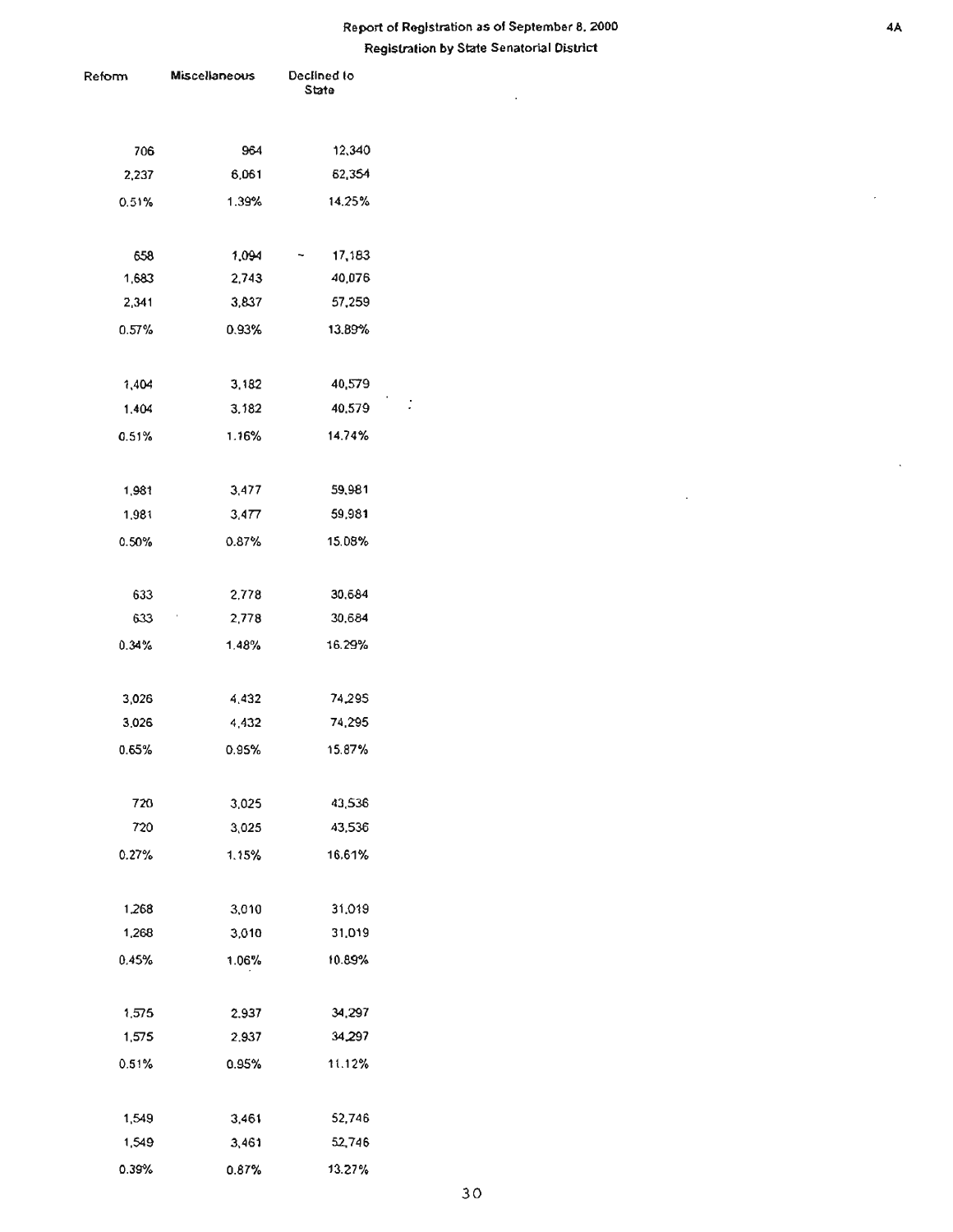### 5 Report of Registration as of September 8, 2000 Registration by State Senatorial District

|                       | Total<br>Registered | Democratic | Republican   | American<br>Independent | Green | Libertarian | Natural Law |
|-----------------------|---------------------|------------|--------------|-------------------------|-------|-------------|-------------|
| State Senatorial 028  |                     |            |              |                         |       |             |             |
| Los Angeles           | 366,099             | 182,054    | 109,292      | 6,617                   | 2,507 | 2,209       | 2,830       |
| <b>District Total</b> | 366,099             | 182,054    | 109.292      | 6,617                   | 2,507 | 2,209       | 2,830       |
| Percent               |                     | 49.73%     | 29.85%       | 1.81%                   | 0.68% | 0.60%       | 0.77%       |
| State Senatorial 029  |                     |            |              |                         |       |             |             |
| Los Angeles           | 381,818             | 155,911    | 153,253      | 7,119                   | 1,562 | 1,785       | 1,220       |
| Orange                | 95                  | 28         | 53           | 2                       | 0     | ٥           | c           |
| <b>District Total</b> | 381,913             | 155,939    | 153,306      | 7,121                   | 1,562 | 1,785       | 1,220       |
| Percent               |                     | 40.83%     | 40.14%       | 1.86%                   | 0.41% | 0.47%       | 0.32%       |
| State Senatorial 030  |                     |            |              |                         |       |             |             |
| Los Angeles           | 239,988             | 154,511    | 45,408       | 4,416                   | 649   | 852         | 1,146       |
| <b>District Total</b> | 239,988             | 154,511    | 45,408       | 4,416                   | 649   | 852         | 1,146       |
| Percent               |                     | 64.38%     | 18.92%       | 1.84%                   | 0.27% | 0.36%       | 0.48%       |
| State Senatorial 031  |                     |            |              |                         |       |             |             |
| Riverside             | 116,780             | 46.661     | 51,852       | 2,840                   | 315   | 736         | 262         |
| San Bernardino        | 274,987             | 103,606    | 126,394      | 6,946                   | 1,027 | 1,408       | 482         |
| District Total        | 391,767             | 150,267    | 178.246      | 9.786                   | 1,342 | 2,144       | 744         |
| Percent               |                     | 38.36%     | 45,50%       | 2.50%                   | 0.34% | 0.55%       | 0.19%       |
| State Senatorial 032  |                     |            |              |                         |       |             |             |
| Los Angeles           | 22,231              | 13,419     | 4.416        | 496                     | 108   | 119         | 82          |
| San Bernardino        | 260,619             | 131,639    | 87,207       | 5,926                   | 675   | 1,116       | 687         |
| <b>District Total</b> | 282,850             | 145,058    | 91,623       | 6,422                   | 783   | 1,235       | 769         |
| Percent               |                     | 51.28%     | 32.39%       | 2.27%                   | 0.28% | 0.44%       | 0.27%       |
| State Senatorial 033  |                     |            |              |                         |       |             |             |
| Orange                | 451,348             | 129,615    | 242,330      | 8,689                   | 1,460 | 2,872       | 1,118       |
| <b>District Total</b> | 451,348             | 129,615    | 242,330      | 8,689                   | 1,460 | 2.872       | 1,118       |
| Percent               |                     | 28.72%     | 53.69%       | 1.93%                   | 0.32% | 0.64%       | 0.25%       |
| State Senatorial 034  |                     |            |              |                         |       |             |             |
| Orange                | 255,002             | 113,462    | 94.034       | 5,296                   | 719   | 1,681       | 942         |
| <b>District Total</b> | 255,002             | 113,462    | 94,034       | 5,296                   | 719   | 1,681       | 942         |
| Percent               |                     | 44.49%     | 36.88%       | 2.08%                   | 0.28% | 0.66%       | 0.37%       |
| State Senatorial 035  |                     |            |              |                         |       |             |             |
| Orange                | 458,416             | 138,165    | 229,244      | 9,091                   | 2,369 | 3,781       | 1,979       |
| District Total        | 458,416             | 138,166    | 229,244      | 9,091                   | 2,369 | 3,781       | 1,979       |
| Percent               |                     | 30.14%     | 50.01%       | 1.98%                   | 0.52% | 0.82%       | 0.43%       |
| State Senatorial 036  |                     |            |              |                         |       |             |             |
| Riverside             | 361,501             | 125,391    | 177,907      | 8,405                   | 1,085 | 2,231       | 964         |
| San Diego             | 46,982              | 11,668     | 26,208       | 1,147                   | 179   | 359         | 147         |
| <b>District Total</b> | 408,483             | 137,059    | 204,115      | 9,552                   | 1,264 | 2,590       | 1,111       |
| Percent               |                     | 33.55%     | 49.97%       | 2.34%                   | 0.31% | 0.63%       | 0.27%       |
| State Senatorial 037  |                     |            |              |                         |       |             |             |
| Imperial              | 48,738              | 25,724     | 14,180<br>31 | 1.106                   | 82    | 213         | 80          |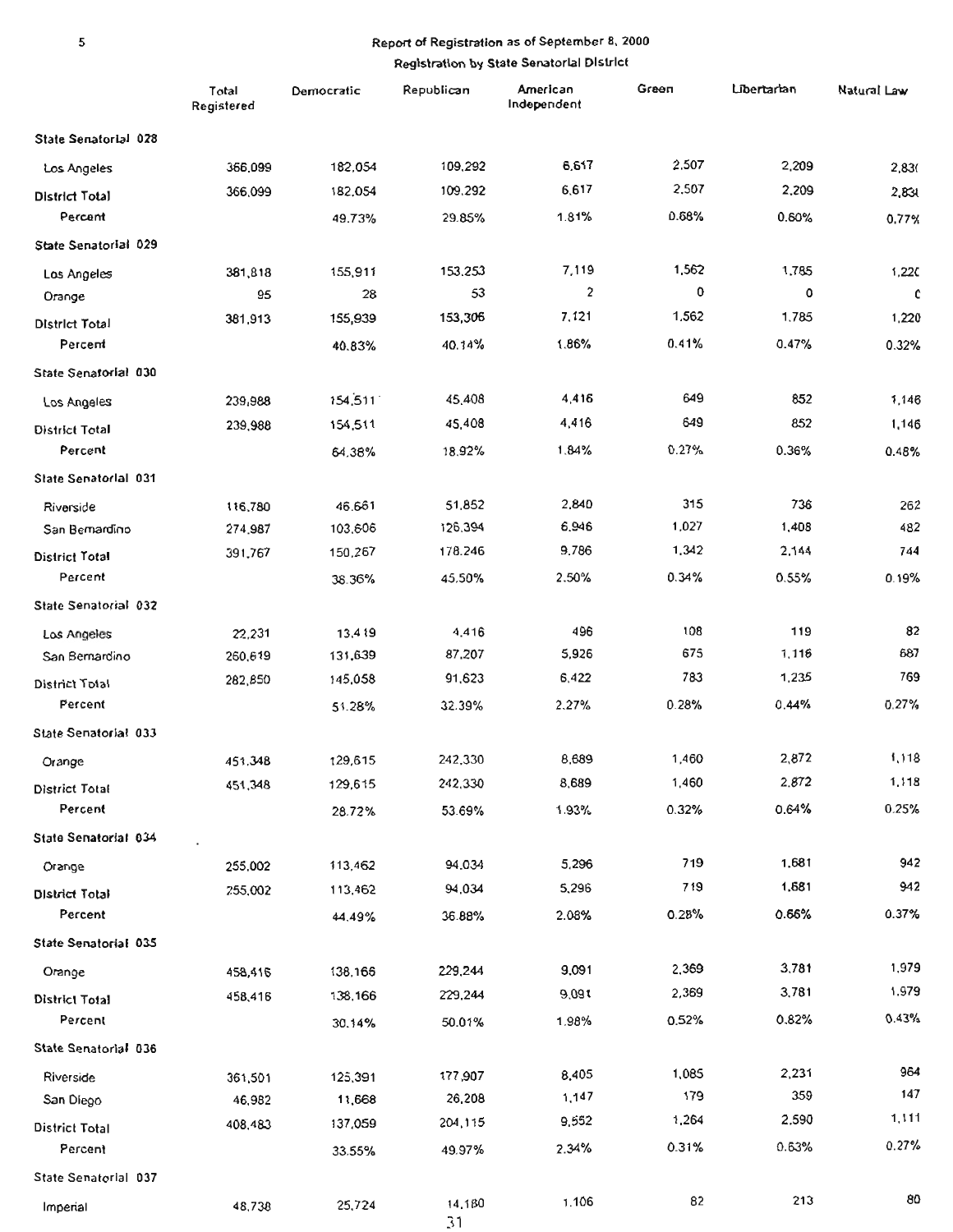### Report of Registration as of September 8, 2000 Registration by State Senatorial District

| Reform | Miscellaneous | Declined to<br><b>State</b> |    |
|--------|---------------|-----------------------------|----|
|        |               |                             |    |
|        |               |                             |    |
| 1,916  | 3,480         | 55,194                      |    |
| 1,916  | 3,480         | 55,194                      |    |
| 0.52%  | 0.95%         | 15.08%                      |    |
|        |               |                             |    |
| 1,338  | 2,912         | 56,718                      |    |
| 1      | 1             | 10                          |    |
| 1,339  | 2,913         | t<br>56,728                 |    |
| 0.35%  | 0.76%         | 14.85%                      |    |
|        |               |                             |    |
| 620    | 2,434         | 29,952                      |    |
| 620    | 2,434         | 29.952                      |    |
| 0.26%  | 1.01%         | 12.48%                      |    |
|        |               |                             |    |
|        |               |                             |    |
| 643    | 1,353         | 12,118                      |    |
| 1,740  | 2,239         | 31,145                      |    |
| 2,383  | 3.592         | 43,263                      |    |
| 0.61%  | 0.92%         | 11.04%                      |    |
|        |               |                             |    |
| $47\,$ | 304           | 3,240                       |    |
| 1,101  | 2,526         | 29,742                      |    |
| 1,148  | 2,830         | 32,982                      |    |
| 0.41%  | 1.00%         | 11.66%                      |    |
|        |               |                             |    |
| 2,972  | 1,684         | 60,608                      |    |
| 2,972  | 1,684         | 60,608                      |    |
| 0.66%  | 0.37%         | 13.43%                      |    |
|        |               |                             |    |
| 1,463  | 1,734         | 35,671                      |    |
| 1,463  | 1,734         | 35,671                      |    |
| 0.57%  | 0.68%         | 13.99%                      |    |
|        |               |                             |    |
|        |               |                             |    |
| 3.060  | 1,886         | 68,840                      |    |
| 3,060  | 1,886         | 68,840                      |    |
| 0.67%  | 0.41%         | 15.02%                      |    |
|        |               |                             |    |
| 2,128  | 3,921         | 39,469                      |    |
| 404    | 204           | 6,666                       |    |
| 2,532  | 4,125         | 46,135                      |    |
| 0.62%  | 1.01%         | 11.29%                      |    |
|        |               |                             |    |
| 97     | 519           | 6,737                       | 32 |
|        |               |                             |    |

 $\cdot$ 

 $\bar{e}$ 

 $\cdot$ 

 $\gamma_{\rm eff}$ 

 $\lambda$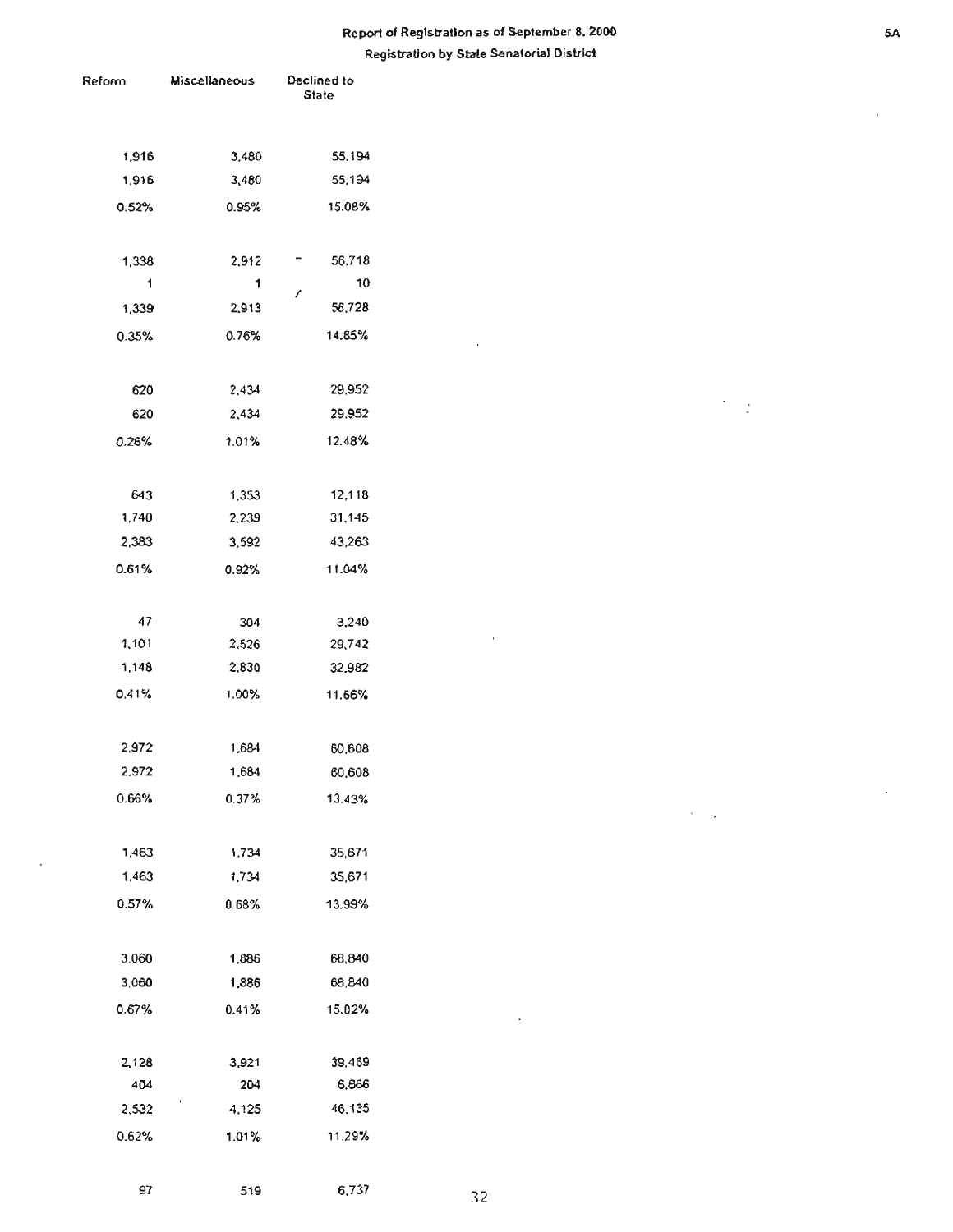### • Report of Registriltion as of September 8, 2000

#### Registration by State Senatorial District

|                       | Total<br>Registered | Democratic | Republican | American<br>Independent | Green   | Libertarian | Natural Law |
|-----------------------|---------------------|------------|------------|-------------------------|---------|-------------|-------------|
| State Senatorial 037  |                     |            |            |                         |         |             |             |
| Riverside             | 130,307             | 51,131     | 57,815     | 2,763                   | 317     | 529         | 247         |
| San Diego             | 241,093             | 69,689     | 118,062    | 5,806                   | 885     | 1,955       | 1.376       |
| District Total        | 420,138             | 146,544    | 190,057    | 9,675                   | 1,284   | 2,697       | 1,703       |
| Percent               |                     | 34.88%     | 45.24%     | 2.30%                   | 0.31%   | 0.64%       | 0.41%       |
| State Senatorial 038  |                     |            |            |                         |         |             |             |
| Orange                | 126,907             | 33,784     | 68,276     | 2.655                   | 547     | 875         | 337         |
| San Diego             | 311,263             | 96,195     | 144,214    | 7,794                   | 1,752   | 2,561       | 1,489       |
| <b>District Total</b> | 438,170             | 129,979    | 212,490    | 10,449                  | 2,299   | 3,436       | 1,826       |
| Percent               |                     | 29.66%     | 48.49%     | 2.38%                   | 0.52%   | 0.78%       | 0.42%       |
| State Senatorial 039  |                     |            |            |                         |         |             |             |
| San Diego             | 432,008             | 167,282    | 158,473    | 10,511                  | 3,694   | 4,175       | 4,269       |
| District Total        | 432,008             | 167,282    | 158,473    | 10,511                  | 3,694   | 4,175       | 4,269       |
| Percent               |                     | 38.72%     | 36.68%     | 2.43%                   | 0.86%   | 0.97%       | 0.99%       |
| State Senatorial 040  |                     |            |            |                         |         |             |             |
| San Diego             | 336,980             | 148,438    | 115.455    | 7,706                   | 1.303   | 2,202       | 6.487       |
| <b>District Total</b> | 336,980             | 148,438    | 115,455    | 7,706                   | 1,303   | 2,202       | 6,487       |
| Percent               |                     | 44.05%     | 34.26%     | 2.29%                   | 0.39%   | 0.65%       | 1.93%       |
| <b>StateTotal</b>     | 15,126.262          | 6,887.954  | 5,287,090  | 311,627                 | 121,595 | 91,472      | 59,059      |
| Percent               |                     | 45.54%     | 34.95%     | 2.06%                   | 0.80%   | 0.60%       | 0.39%       |

 $\sim$ 

 $\Delta \sim 1$ 

 $\overline{\phantom{a}}$